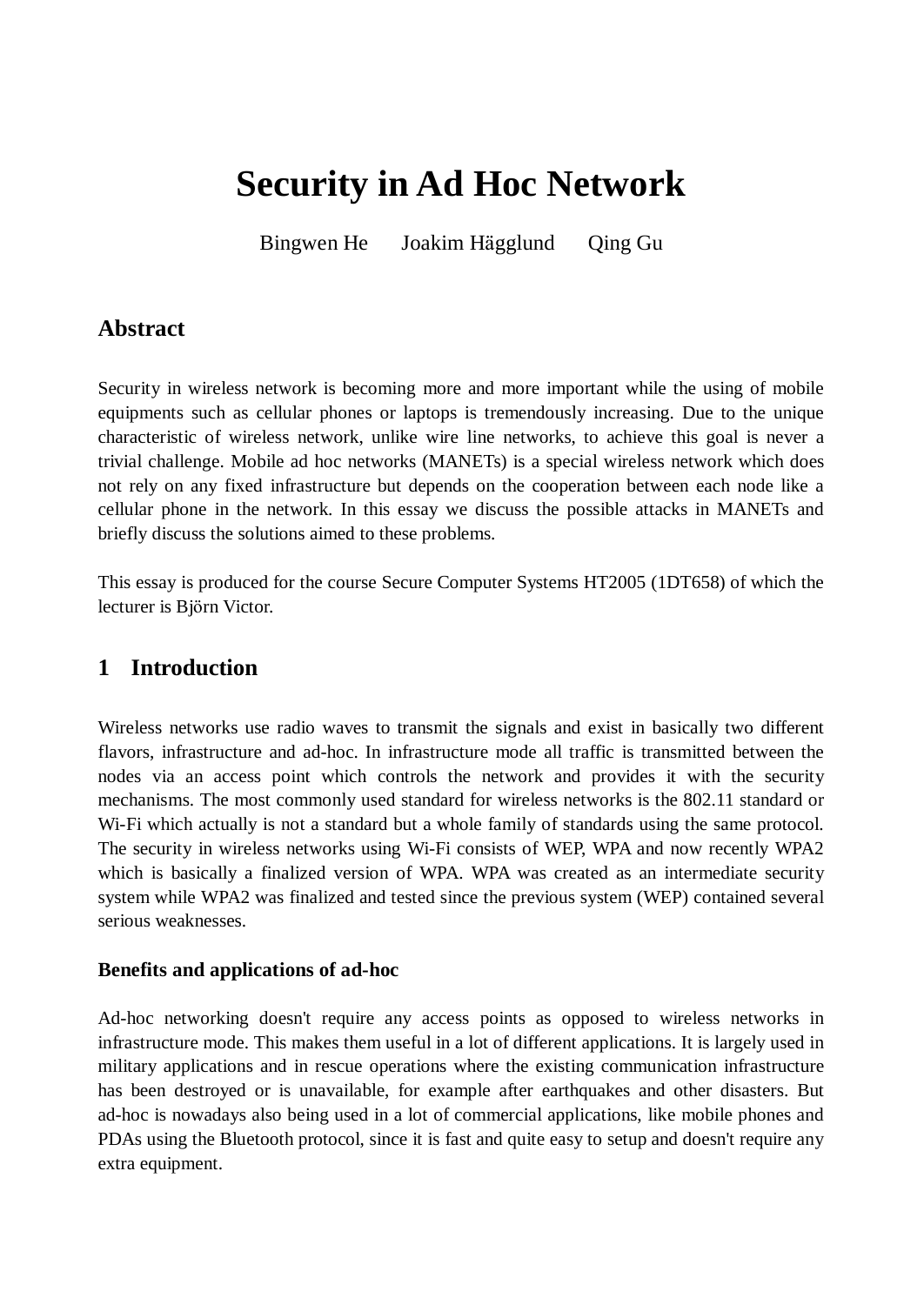#### **Characteristics and standards of ad-hoc**

While the wireless standard 802.11 does support ad-hoc networks, it is very restricted since it doesn't provide routing between the nodes, so a node can only reach the directly visible nodes. Instead protocols like the Ad-hoc On-demand Distance Vector protocol (AODV) or Dynamic Source Routing protocol (DSR) could be used. These routing protocols are so called reactive routing protocols, meaning it establishes a route to a destination only when needed. In contrast the more commonly used routing protocols on the Internet are proactive meaning they will set up routes independently of the traffic in the network. This means that the reactive network is silent until a connection is needed and thus lessens the congestion in the network. DSR is an even more optimized protocol which doesn't require the forwarding computers to have up to date routing tables but includes a list of network addresses in the packet. The protocol also eavesdrops the local network traffic and listens for this routing information included in the packets and adds it to its own routing table.

One of the main goals when designing mobile ad-hoc networks (MANET) where the nodes move around and the topology quickly changes is to protect the network connectivity between the nodes over potentially multi-hop channels. To get multi-hop connectivity you must provide one-hop connectivity through the link-layer (e.g. 802.11) and extend that to multi-hop connectivity through routing and data forwarding protocols in the network-layer (e.g. DSR).

We will discuss about the above issues in the following structure: in chapter 3 we will discuss the passive attacks and active attacks, in active attacks three kinds of attacks – attacks by modification, attacks by fabrication and attacks by impersonation are introduced. In chapter 4 we will give the current security solutions mainly on network-layers, which consist of securing ad hoc route protocols and securing packet forwarding.

## **2 Attacks**

Like all kinds of networks, passive attack and active attack are two kinds of attacks which can be launched against ad hoc networks. The passive attacks only intercept the message transmitted in the network without disturbing the transmission. By doing this, the attacker will be able to analyze the valuable information like network topology to perform further attacks. For example, by eavesdropping and subsequent analyses, the attacker may notice that some particular node is used much more than the others, which means it might be the 'heart' of this network. If this node is brought down, the whole network will be out of action as well. Then the attacker can deploy some special attacks to achieve this goal. Unfortunately, this kind of attack in wireless network is impossible to detect due to the nature of wireless network that its medium is air which is widely open to every user within the domain.

The active attacks are carried out by malicious nodes which aim to disrupt transmission among other nodes or selfish nodes which may just want to save their own battery. There are mainly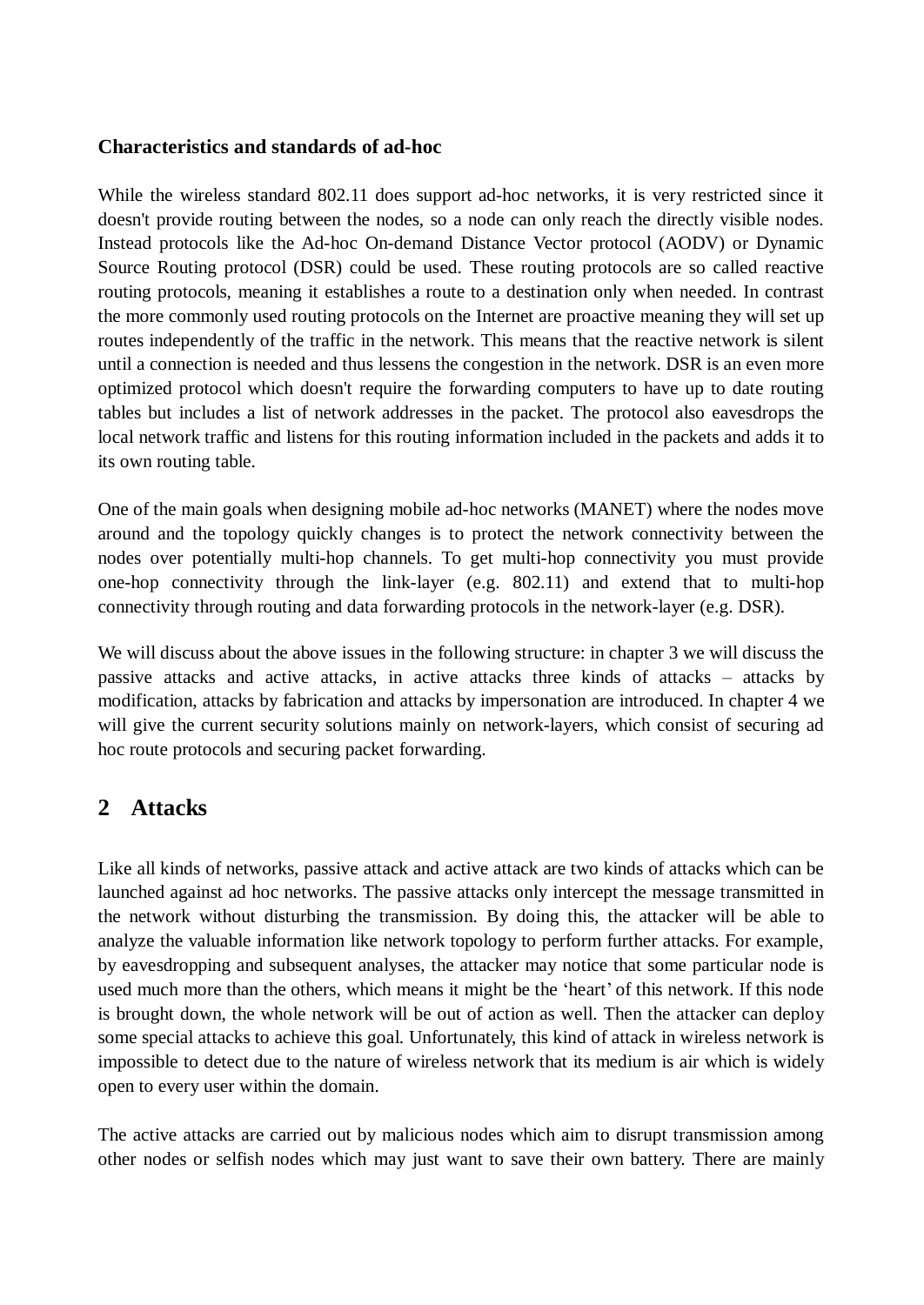three ways to perform such an attack.

#### **Attacks using modification**

Below we briefly talk about several modification attacks against AODV and DSR.

#### (1) **Redirection by Modified Route Sequence Numbers:**

Protocols such as AODV assign some value to routes to the specific destination to decide the priority. A route with a higher value is preferred. The node may change traffic through itself by advertising a route to a node with a greater value.

#### (2) **Redirection with Modified Hop Counts:**

Without other metrics, AODV uses the hop count field to determine a shortest path. Malicious nodes can reset the hop count field of the RREQ to zero so that increases the chance that they are included on a newly created route. Similarly, malicious nodes may be not included in the created routes if they set the hop count field of the RREQ to infinity.

#### (3) **Denial-of-service with Modified Source Routes:**

DSR uses source routes stating routes in data packets. These routes lack integrity checks. So denial-of-service attack can be launched by altering the source routes in packet headers so that the packet can not be delivered to the destination.

#### **Attacks using Fabrication**

When a node misrepresent the identity in the network such as by altering MAC or IP address in outgoing packets, spoofing can occur. It can modify the rooting of some nodes then lead to loops in the network which will increase the power consumption greatly.

#### **Attacks using Impersonation**

These attacks generate false routing messages which can be difficult to distinguish from invalid constructs.

#### (1) **Falsifying Route Errors in AODV and DSR:**

In ADOV and DSR, if the destination node or an intermediate node along the active path moves, the node upstream of the link break broadcasts a route error message to all active up stream neighbors. This message causes the corresponding route to be invalid. A denial-of-service attack can be achieved by sending route error messages indicating a broken link on the route, then prevent the source from communicating with destination.

#### (2) **Route Cache Poisoning in DSR:**

A node overhearing may add the routing information contained in the packet's header to its own route cache. An attacker can exploit this method of learning modify route caches by transmitting packets containing invalid routes in their headers.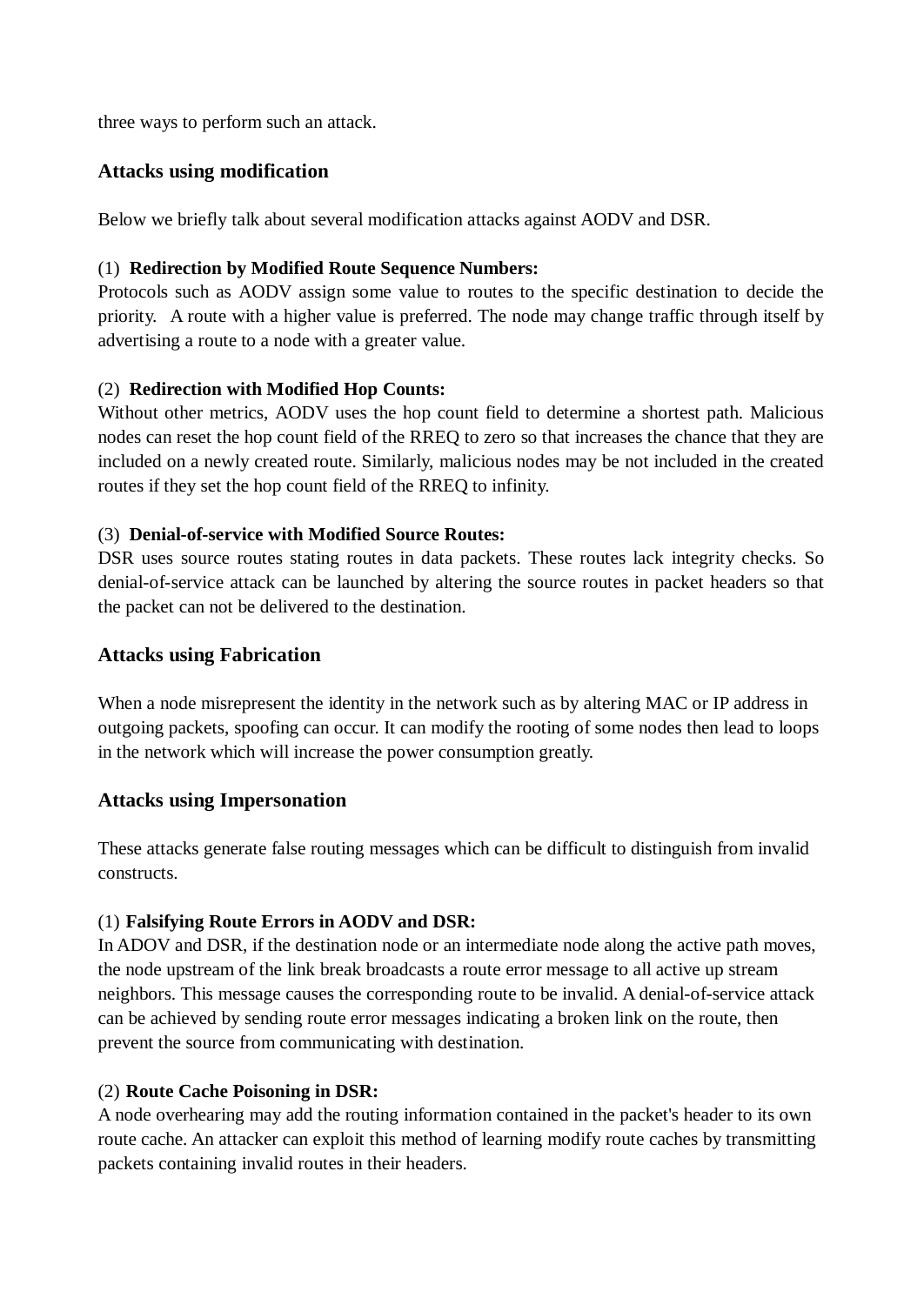## **3 Solutions**

A MANET provides its network connectivity mainly through link-layer protocols and network-layer protocols. Link-layer protocols are used to ensure one-hop connectivity while network-layer protocols extend this connectivity to multiple hops. Thus in order to achieve MANET security there are accordingly two solutions, link-layer security and network-layer security. Link-layer security is to protect the one-hop connectivity between two adjacent nodes that are within each other's communication range through secure protocols, such like the IEEE 802.11 WEP protocol [1] or the more recently proposed 802.11i/WPA protocol [2].

The network-layer security is concerned with securely delivering packets between mobile nodes through multihop ad hoc forwarding. So it tries to ensure that the routing message exchange within the packages between nodes is consistent with the protocol specification and the packet forwarding of each node is consistent with its routing states. Accordingly, the proposals can be divided into two categories: *secure ad hoc routing protocols* and *secure packet forwarding protocols*. In this essay we will mainly discuss about network-layer security.

#### **Secure ad hoc routing protocols**

The secure ad hoc routing protocols enhance the existing ad hoc routing protocols, such as DSR and AODV with security extensions. In these protocols, one node signs its routing messages using some cryptographic authentication method like digital signature so that each node can authenticate the legal traffic efficiently and distinguish the unauthenticated message packets from attackers and correct packets. However, there are still chances that an authenticated node has been compromised and controlled by the malicious attacker. Therefore, we have to further ensure that a node obeys the routing protocols properly even it is an authenticated node. In the following, we describe how different types of routing protocols are secured.

**Source Routing** — For source routing protocols such as DSR, the main challenge is to ensure that none of the intermediate nodes can remove already existing nodes from or add extra nodes into the route. The basic idea is to attach a per-hop authenticator for the source routing forwarder list so that any altering of the list can be detected right away. A secure extension of DSR is Ariadne, which is described in [3].

**Distance Vector Routing** — For distance vector routing protocols such as AODV, the main challenge is that the information about the routing metric has to be advertised correctly by each intermediate node. For example, if we use hop count as the routing metric, each node has to increase the hop count only by one exactly. A hop count hash chain is used so that none of the intermediate nodes can decrease the hop count in a routing update to achieve benefits, which is described in [4].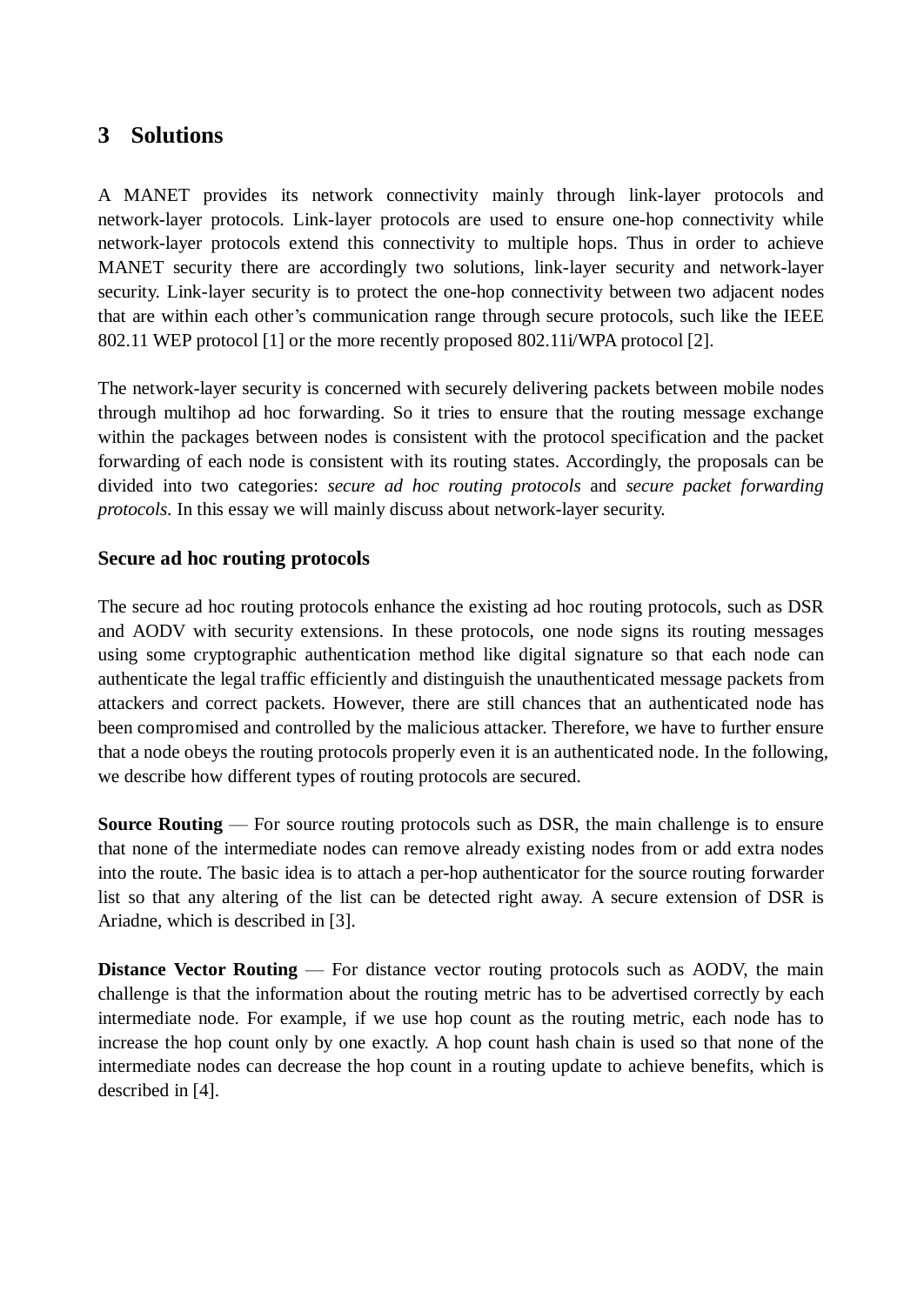#### **Secure Packet Forwarding**

The routing message exchange is only one part of the network-layer protocol which needs to be protected. It is still possible that malicious nodes deny forwarding packages correctly even they have acted correctly during the routing discovery phase. For example, a malicious node can join the routing correctly but simply ignore all the packages passing through it rather than forwarding them, known as black hole, or selectively forward some packages, known as grey hole. The basic idea to solve this issue is to ensure that each node indeed forwards packages according to the protocol. Reactive methods should be used instead of proactive methods since attacks on package forwarding cannot be prevented. The core ideas of these solutions are a detection technique and a reaction scheme, which we have not studied too much at present but will study later.

# **4 Conclusion**

In this essay we briefly discussed the attacks in ad hoc network and some solutions on network-layer for these problems. During the study we have learned a lot about wireless networks and ad hoc networks. We have learned the routing protocols such as AODV and DSR used in ad hoc network and learned the solutions such as securing the routing protocol and securing packets forwarding. We have read some papers and searched the net quite a lot.